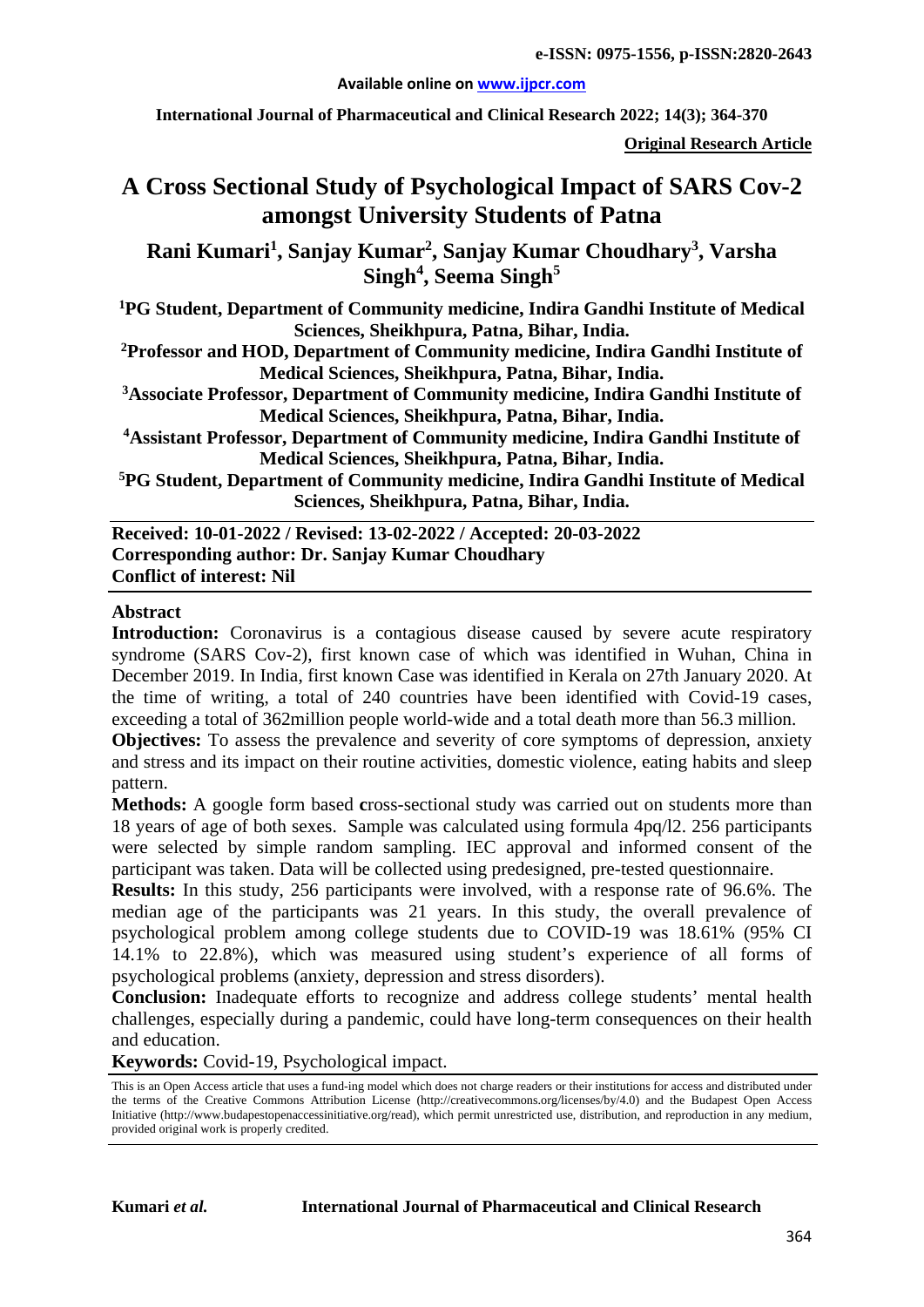# **Introduction**

A large number of studies support that the conclusion that the novel coronavirus (SARS-CoV- 2) and its corresponding disease (COVID-19) have dramatically impacted people's mental health and behavior [1–5], with very few studies suggesting otherwise [6]. Mental health hotlines in the United States experienced 1,000% increases during the month of April, when most people were under lockdown because of the pandemic [7]. Some medical facilities have seen more deaths from suicide, presumably because of exceedingly poor mental health, than fromCOVID-19 infections [8]. Substance disorders in many people who were previously abstinent are expected to relapse during COVID-19, which will cause long-term economic and health impacts [9].

A study conducted in China revealed that 53.8% of the respondents experienced moderate to severe psychological crises, in which students were found to contribute a greater number than the larger communities [10]. Another study in China revealed that around 25% of college students experienced anxiety due to the pandemic [11].

Youths, specifically the students, are the most vulnerable group as they are stormed with numerous impetus that leads to depression and anxiety [12, 13]. Several studies conducted on mental health among university students have reported high prevalence of psychological symptoms [14-16].

Social isolation, anxiety, distress of contagion, ambiguity, chronic stress, and economic hitches could worsen stressrelated conditions and attempts of suicide, mainly among those with pre-existing psychiatric disorders, low-resilient persons, those living in high COVID-19 occurrence areas, and individuals whose family member or friend who succumb to COVID-19 [17].

The impact seems to be more severe among the older students who were selffinancing their higher-level education. Therefore, we aim to assess the prevalence and severity of core symptoms of depression, anxiety and stress.

# **Material & Methods:**

This is a cross-sectional study was conducted over a period of 3 months to assess the psychological problems related to the COVID-19 pandemic among university students of Patna, Bihar, India.

# **Inclusion and Exclusion criteria**

Students more than 18 years of age of both sexes were included in this study. Students who were seriously ill during the data collection period were not included in this study.

### **Methodology**

A total of 256 participants were recruited in the final study sample. Out of which 51.1% were males and 48.8 were females. Sample was calculated using formula 4pq/l2.Data was collected using predesigned, pre-tested questionnaire. The dependent variable was the psychological problem related to the COVID-19 pandemic (yes/no) among college students and was assessed using the Depression, Anxiety and Stress Scale (DASS-21). [18- 20]

### **Statistical analysis**

Data were cleaned, coded and entered into Epi Info V.7.0.2 software and exported to SPSS V.24.0 for analysis. Descriptive statistics were done and the results were presented using text, frequency tables, figures and median with IQR.

### **Results:**

In this study, 256 participants were involved, with a response rate of 96.6%. The median age of the participants was 21 years. Of the total number of students, 54.6% lived in rural residences, 51.1% were female, and 63.6%were living with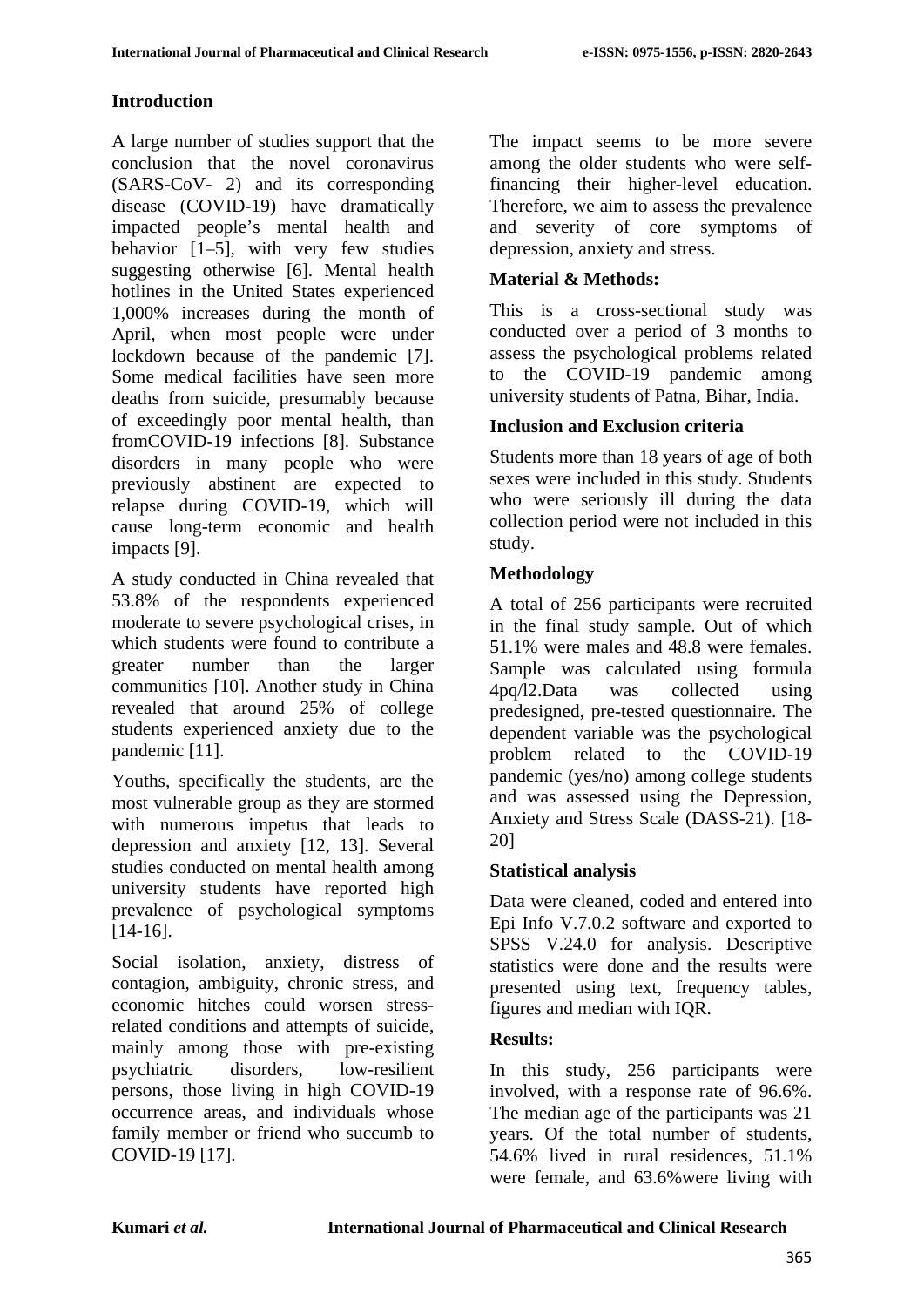their families during the COVID-19 lockdown.

In this study, the overall prevalence of psychological problem among college students due to COVID-19 was 18.61% (95% CI 14.1% to 22.8%), which was measured using student's experience of all forms of psychological problems (anxiety, depression and stress disorders).

Moreover, 81.3% students reported that they experienced depression disorder. Similarly, 75.1 and 52.9 students experienced anxiety and stress disorders, respectively (Figure 1).

In our study, 81.7% students reported impaired eating habits, 71.9% showed a disturbed sleeping pattern. Disruption of routine activities & domestic violence<br>accounted for 69% and 43.1% accounted for 69% and 43.1% respectively. (Figure 2)

|  |          | Table 1: Sociodemographics, knowledge, attitude and practices of students towards |
|--|----------|-----------------------------------------------------------------------------------|
|  |          |                                                                                   |
|  | COVID-19 |                                                                                   |

| List of predictors               | Category<br>of<br>variables | Frequency | $(n)$ % |
|----------------------------------|-----------------------------|-----------|---------|
|                                  | $16 - 20$                   | 101       | 39.4    |
| Age of participants (in years)   | >20                         | 155       | 60.5    |
| Residence                        | Urban                       | 116       | 45.3    |
|                                  | Rural                       | 140       | 54.6    |
|                                  | Male                        | 131       | 51.1    |
| Sex of participants              | Female                      | 125       | 48.8    |
|                                  | $Single*$                   | 215       | 83.9    |
| Marital status                   | Married                     | 41        | 16.01   |
| Total family size (including     | $<$ 5                       | 93        | 36.3    |
| extended families)               | $5+$                        | 163       | 63.6    |
| Knowledge level of students      | Poor                        | 75        | 29.2    |
| towards COVID-19                 | Good                        | 181       | 70.7    |
| <b>Attitude towards COVID-19</b> | Negative                    | 73        | 28.5    |
|                                  | Positive                    | 183       | 71.4    |
| Practice towards preventive      | Poor                        | 88        | 34.3    |
| measures against COVID-19        | Good                        | 168       | 65.6    |
|                                  |                             |           |         |



**Figure 1: Types of psychological problems that students experienced during the COVID-19 lockdown. DAS, depression, anxiety and stress**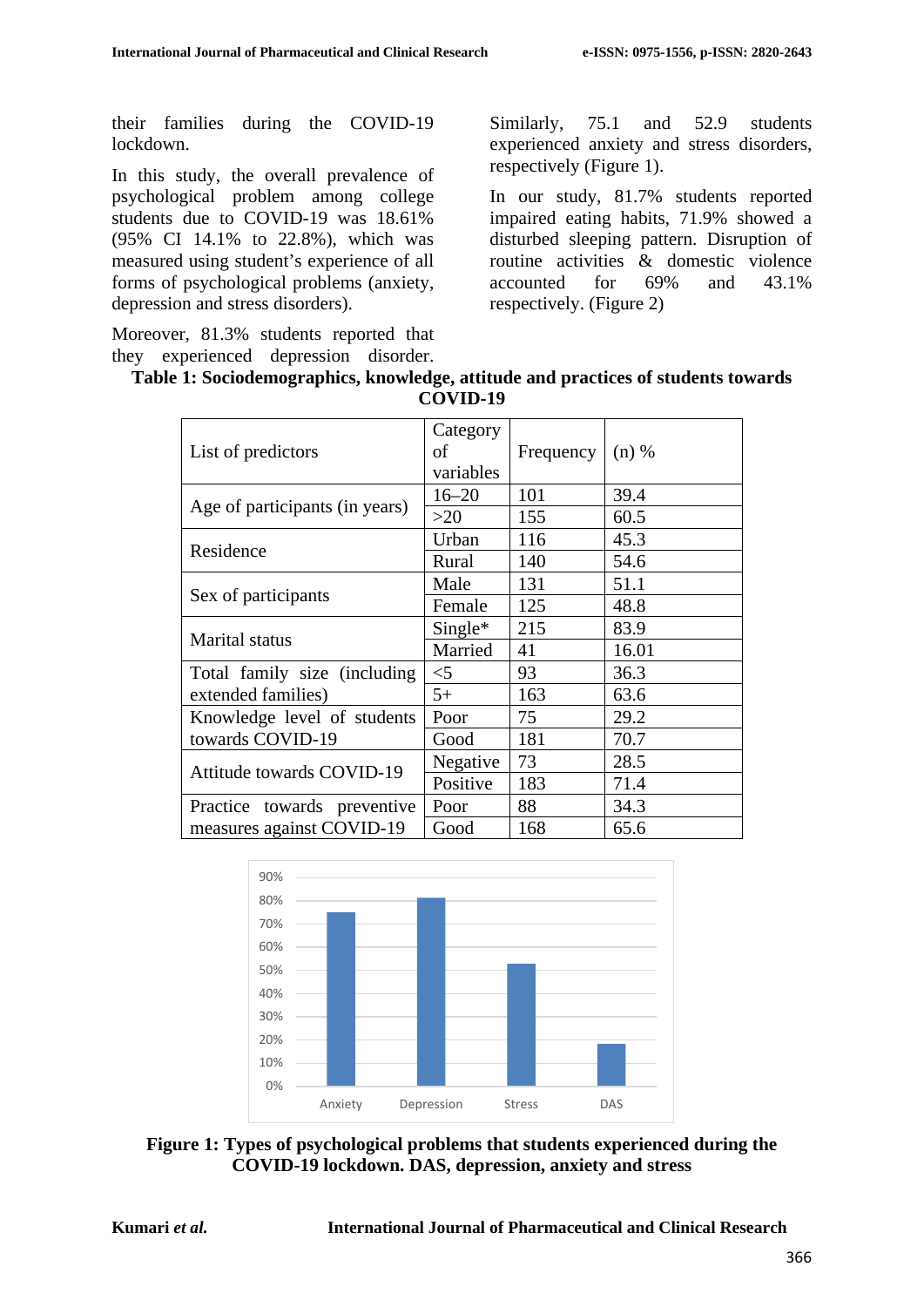

**Figure 2: Impact of various factors on day-to-day life**

#### **Discussion:**

COVID-19 has affected global mental health, as evidenced by the accelerated increase in cases and deaths related to the pandemic worldwide. [10]

A global study examining experiences of students in 62 countries, including one university in the United States, found that students' expressed concerns about their academic and professional careers, as well as feelings of boredom, anxiety and frustration [21]. Increase danger, sadness, anxiety and fear were also reported by students in China [11]. Students in Switzerland reported a decrease in social interaction and higher levels of stress, anxiety, and loneliness [22]. More generally, adults have reported decreases in physical activity and food consumption increases during the COVID-19 pandemic quarantine compared to beforehand, as well as increases in binge drinking on average [23], which was identified in a small portion of our student respondents as well. Slight differences between our studies' results and results from studies conducted elsewhere may be due to the differences in student experience by geographical location. The United States is providing relatively little financial relief to college students during the pandemic compared to other Global North countries [24].

A study conducted in Hubei Province, [25] China and a study in Jilin Province,

China [26]. In Ethiopia, female students are prone to gender-based violence and poor social and economic support[27]. Consequently, these conditions can easily lead them to lose their self-confidence and experience many stressors in life. Hence, they are more likely to suffer from psychological disorders (ie, depression, anxiety and stress) compared with their male counterparts.

During the COVID-19 pandemic, countries across the globe took various measures to control the spread of the disease [28]. Lockdown was one of the mitigation actions taken by most countries [29]. During the lockdown period most of the economic activities came to a standstill, thus contributing to huge financial dilemma [30]. Places of public gatherings like places of worship, sport arenas, shopping complexes and academic institution were closed. Universities had to switch to virtual mode of teaching, literally overnight, and this has left many students clueless of what was happening [31].

In the sudden move to online remote teachings, most educational institutions still used the existing curricula and learning outcomes which suited the faceto-face instructions [32]. This amplified the stress and anxiety level as students are unduly hampered with course work and assignments. Instructors, on the other hand are futile in realizing the tough moments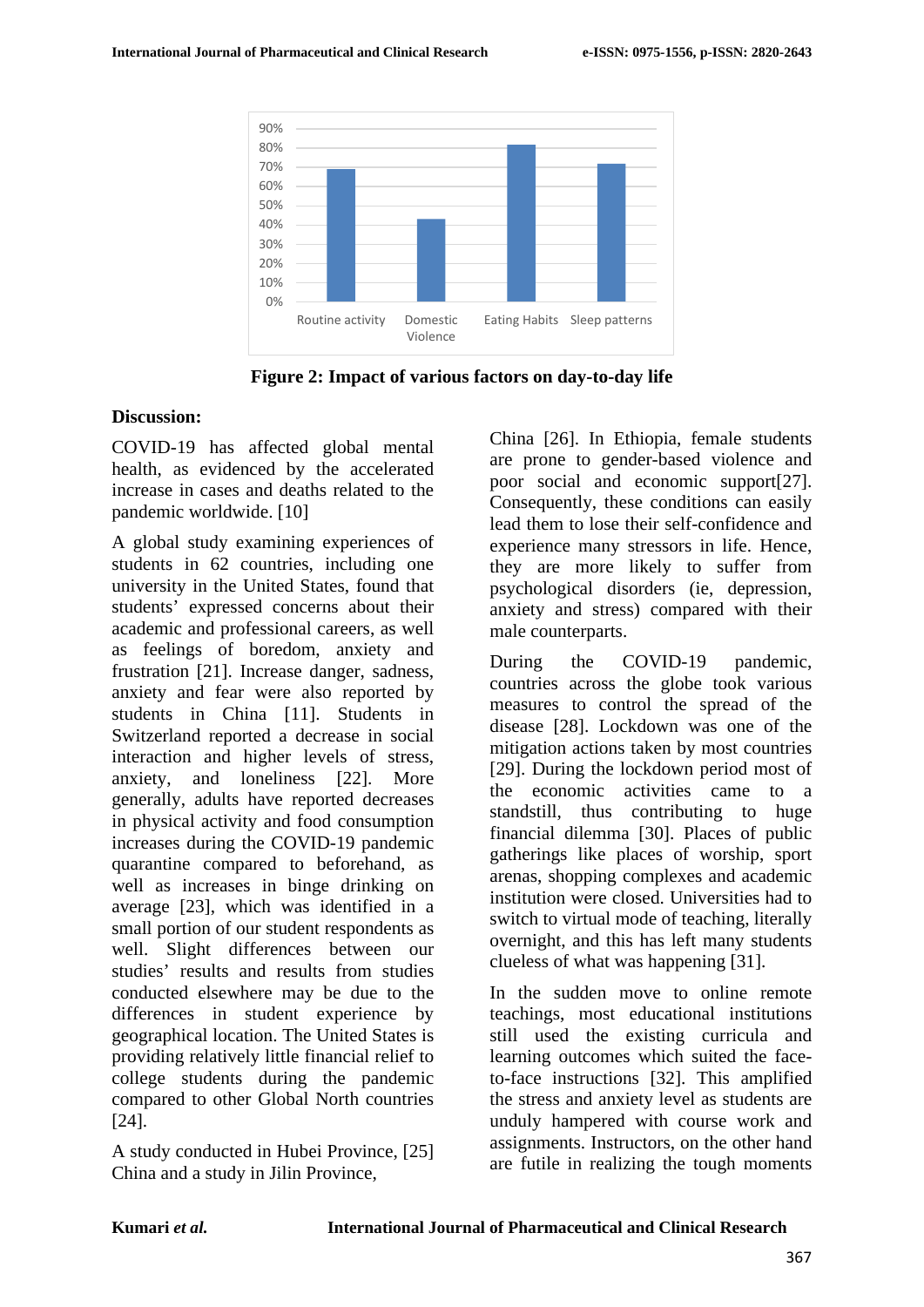students are enduring mentally and emotionally. The students are torn between remote learning and separation from friends and loved ones and this had created unwarranted frustration, annoyance, detestation and ultimately, anxiety. Graduating students were extremely distraught as they were destitute in their career plans. [33]

#### **Conclusion:**

The level of anxiety, stress and depression disorders was optimally high among students. The multivariable logistic regression analysis showed residence, sex and level of preventive practice were independent predictors of psychological problems among students.Moreover, it is important to consider the educational enrolment type and the academic year of students during the interventions.

### **References:**

- 1. da Silva ML, Rocha RSB, Buheji M, Jahrami H, Cunha KDC. A systematic review of the prevalence of anxiety symptoms during coronavirus epidemics. J Health Psychol. 2020; 71: 135910532095162–11.
- 2. Vindegaard N, Benros ME. COVID-19 pandemic and mental health consequences: Systematic review of the current evidence. Brain, Behavior, and Immunity. Academic Press; 2020.
- 3. Machado DB, Alves FJO1, Teixeira CSS, Rocha AS, Castro-de-Araujo LF, Singh A, et al. Effects of COVID-19 on anxiety, depression and other mental health issues: A worldwide scope review. ResearchSquare. 2020.
- 4. Loades ME, Chatburn E, Higson-Sweeney N, Reynolds S, Shafran R, Brigden A, et al. (2020). Rapid systematic review: The impact of social isolation and loneliness on the mental health of children and adolescents in the context of COVID-19. J Am Acad Child Adolesc Psychiatry. American Academy of

Child & Adolescent Psychiatry; 2020; 1–46.

- 5. Luo M, Guo L, Yu M, Jiang W, Wang H. The psychological and mental impact of coronavirus disease 2019 (COVID-19) on medical staff and general public–A systematic review and meta-analysis. Psychiatry Research. Elsevier Ireland Ltd; 2020; 291: 113190.
- 6. Gijzen M, Shields-Zeeman L, Kleinjan M, Kroon H, van der Roest H, Bolier L, et al. The bittersweet effects of COVID-19 on mental health: Results of an online survey among a sample of the Dutch population.
- 7. Cunningham PW, Firozi P. The Health 202: Texts to federal government mental health hotline up roughly 1,000 percent. In: washingtonpost.com [Internetpp.  $1-15$ .
- 8. Hollyfield A. Coronavirus impact: Suicides on the rise amid shelter-inplace order, Bay Area medical professionals say.
- 9. Kim JU, Majid A, Judge R, Crook P, Nathwani R, Selvapatt N, et al. Effect of COVID-19 lockdown on alcohol consumption in patients with preexisting alcohol use disorder. Lancet Gastroenterol Hepatol. 2020; 5: 886– 887.
- 10. Wang C, Pan R, Wan X, et al. Immediate psychological responses and associated factors during the initial stage of the 2019 coronavirus disease (COVID-19) epidemic among the general population in China. Int J Environ Res Public Health 2020;17:1729.
- 11. Cao W, Fang Z, Hou G, et al. The psychological impact of the COVID-19 epidemic on college students in China. Psychiatry Res 2020;287:112934.
- 12. Chang J, Yuan Y, Wang D. Mental health status and its influencing factors among college students during the epidemic of COVID-19. J South Med Univ. 2020; 40(2):171–6.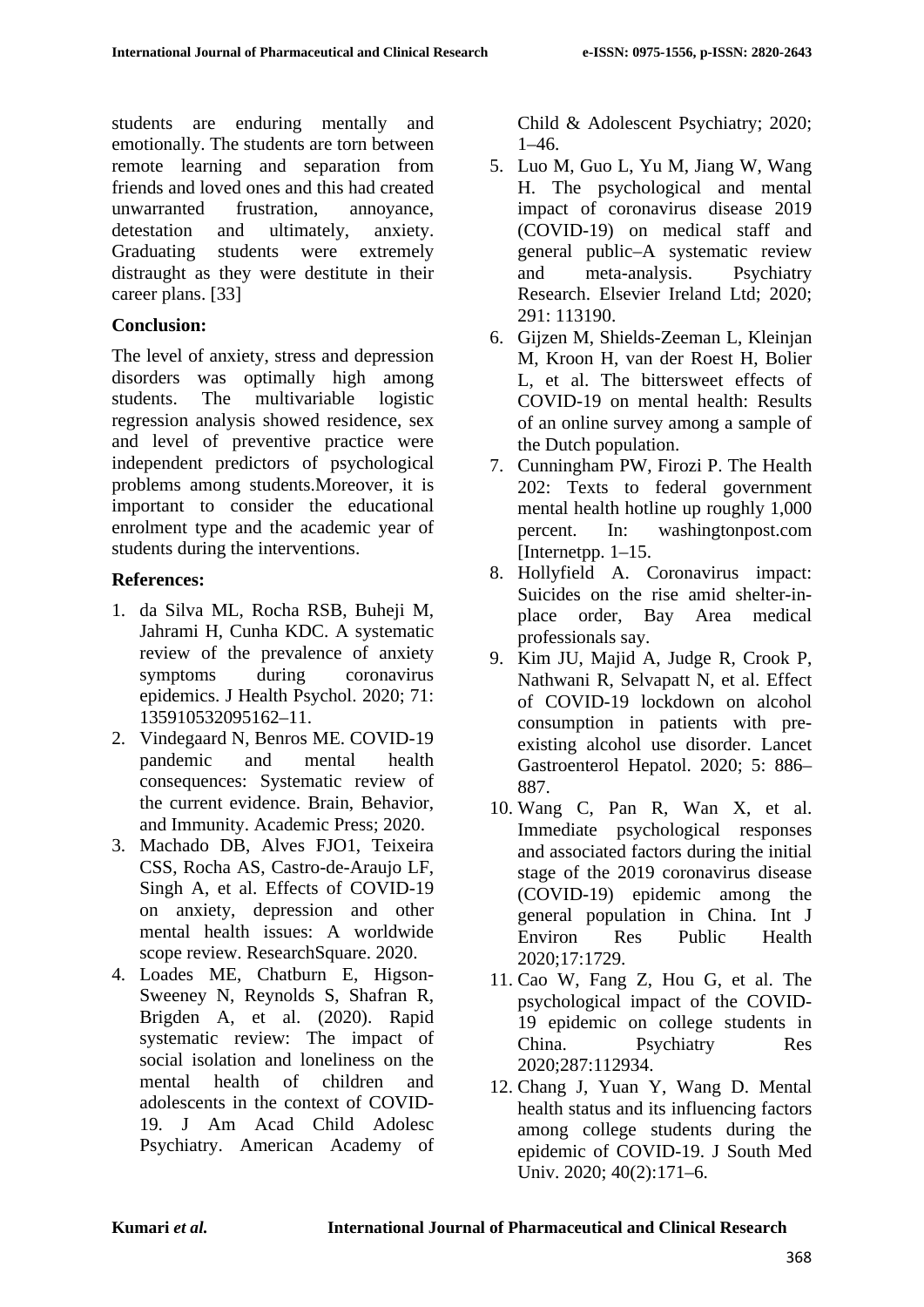- 13. Liu S, Liu Y, Liu Y. Somatic symptoms and concern regarding COVID-19 among Chinese college and primary school students: A crosssectional survey. Psychiatry Res [Internet]. 2020; 289(April):113070.
- 14. Bayram N, Bilgel N. The prevalence and socio-demographic correlations of depression, anxiety and stress among a group of university students. Soc Psychiatry Psychiatr Epidemiol [Internet]. 2008; 43 (8):667-72.
- 15. vAuerbach RP, Alonso J, Axinn WG, Cuijpers P, Ebert DD, Green JG, et al. Mental disorders among college students in the World Health Organization World Mental Health Surveys. Psychol Med [Internet]. 2016/08/03. 2016; 46(14):2955–70.
- 16. Bruffaerts R, Mortier P, Kiekens G, Auerbach RP, Cuijpers P, Demyttenaere K, et al. Mental health problems in college freshmen: Prevalence and academic functioning. J Affect Disord [Internet]. 2018; 225:97–103.
- 17. Sher L. The impact of the COVID-19 pandemic on suicide rates. QJM: An International Journal of Medicine. 2020 Oct; 113(10):707–12.
- 18. Ng F, Trauer T, Dodd S, et al. The validity of the 21-item version of the depression anxiety stress scales as a routine clinical outcome measure. Acta Neuropsychiatr 2007;19:304–10.
- 19. Wang C, Chudzicka-Czupała A, Grabowski D, et al. The association between physical and mental health and face mask use during the COVID-19 pandemic: a comparison of two countries with different views and practices. Front Psychiatry 2020;11:56 9981.
- 20. Le HT, Lai AJX, Sun J, et al. Corrigendum: anxiety and depression among people under the nationwide partial Lockdown in Vietnam.
- 21. Aristovnik A, Kerzˇič D, Ravsˇelj D, Tomazˇevič N, Umek L. Impacts of the COVID-19 pandemic on life of higher

education students: A global perspective. preprints.org. 2020.

- 22. Elmer T, Mepham K, Stadtfeld C. Students under lockdown: Comparisons of students' social networks and mental health before and during the COVID-19 crisis in Switzerland. PLOS ONE. 2020; 15: e0236337–22
- 23. Ammar A, Brach M, Trabelsi K, Chtourou H, Boukhris O, Masmoudi L, et al. Effects of COVID-19 home confinement on physical activity and eating behaviour Preliminary results of the ECLBCOVID19 international online-survey. medRxiv.org. 2020. pp.
- 24. Holzer HJ. The COVID-19 crisis: How do U.S. employment and health outcomes compare to other OECD countries? In: Brookings Institute [Internet]. Jun 2020 [cited 17 Sep 2020] pp. 1–12.
- 25. Ahmed MZ, Ahmed O, Aibao Z, et al. Epidemic of COVID-19 in China and associated psychological problems. Asian J Psychiatr 2020;51:102092.
- 26. Xiong J, Lipsitz O, Nasri F, et al. Impact of COVID-19 pandemic on mental health in the general population: a systematic review. J Affect Disord 2020;277:55–64.
- 27. Tesfaye Kelemu R, Bayray Kahsay A, Ahmed KY. Prevalence of mental distress and associated factors among Samara university students, northeast Ethiopia. Depress Res Treat 2020;2020:1–7.
- 28. Marcus, M., & Tomasi, D. (2020). Emotional and Cognitive Responses to Academic Performance and Grade Anxiety. Journal of Medical Research and Health Sciences, 3(4), 919–925. https://doi.org/10.15520/jmrhs.v3i4.17  $\mathfrak{D}$
- 29. Wilder-Smith A, Freedman D.O. Isolation, quarantine, social distancing and community containment: pivotal role for old-style public health measures in the novel coronavirus